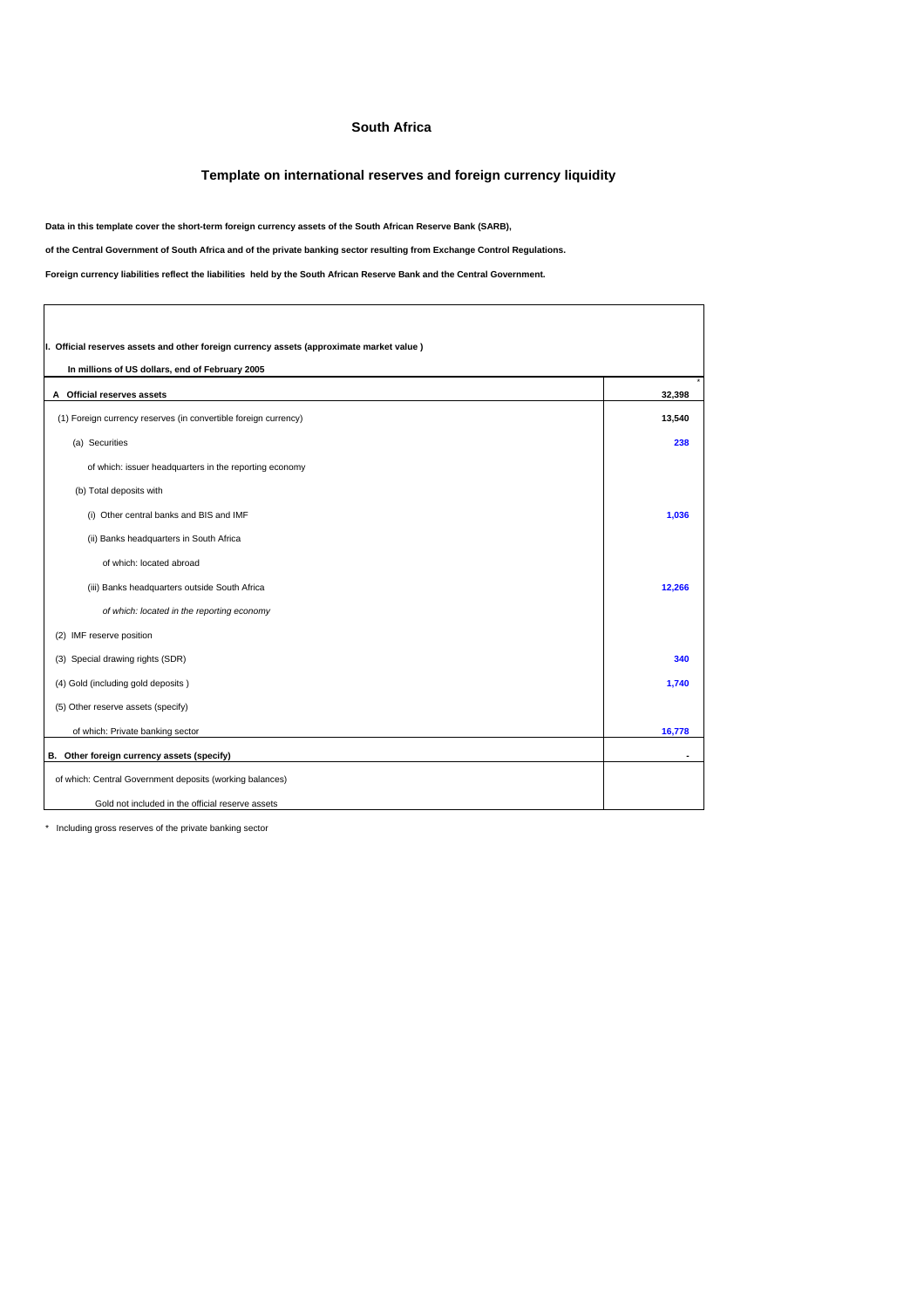| II. Predetermined short term net drains on foreign currency assets (nominal value) p.2                                                                                |                                                |               |                                            |                                        |
|-----------------------------------------------------------------------------------------------------------------------------------------------------------------------|------------------------------------------------|---------------|--------------------------------------------|----------------------------------------|
| In millions of US dollars, end of February 2005                                                                                                                       |                                                |               |                                            |                                        |
|                                                                                                                                                                       | Maturity Breakdown(residual maturity)<br>Total |               |                                            |                                        |
|                                                                                                                                                                       | Up to one<br>year                              | Up to 1 month | More than 1<br>month and up to<br>3 months | More than 3 months<br>and up to 1 year |
| 1. Foreign currency loans, securities and deposits                                                                                                                    |                                                |               |                                            |                                        |
| of which: SARB                                                                                                                                                        |                                                |               |                                            |                                        |
| Outflows (-)<br>Principal                                                                                                                                             | -939                                           | $-435$        | $-4$                                       | $-500$                                 |
| Interest<br>$(\cdot)$                                                                                                                                                 | $-41$                                          | $-16$         | -8                                         | $-17$                                  |
| Inflows $(+)$<br>Principal                                                                                                                                            |                                                |               |                                            |                                        |
| Interest<br>$^{(+)}$                                                                                                                                                  |                                                |               |                                            |                                        |
| <b>Central Government</b>                                                                                                                                             |                                                |               |                                            |                                        |
| Outflows (-)<br>Principal                                                                                                                                             | $-316$                                         |               | $-33$                                      | $-283$                                 |
| $(\cdot)$<br>Interest                                                                                                                                                 | $-649$                                         | $-25$         | $-312$                                     | $-312$                                 |
| Inflows $(+)$<br>Principal                                                                                                                                            |                                                |               |                                            |                                        |
| $(+)$<br>Interest                                                                                                                                                     |                                                |               |                                            |                                        |
| 2. Aggregate short and long positions in forwards and futures in foreign currencies vis-à-<br>vis the domestic currency (including the forward leg of currency swaps) |                                                |               |                                            |                                        |
| (a) Short positions (-) (Net per period)                                                                                                                              | $-20$                                          |               |                                            | $-20$                                  |
| (b) Long positions (+) (Net per period)                                                                                                                               | 87                                             | 60            | 27                                         |                                        |
| 3 Other (specify)                                                                                                                                                     |                                                |               |                                            |                                        |
| (a) Other accounts payable (-) (Net per period)                                                                                                                       |                                                |               |                                            |                                        |
| Other accounts receivable (+) (Net per period)                                                                                                                        | 86                                             | 67            | 17                                         | $\overline{\mathbf{2}}$                |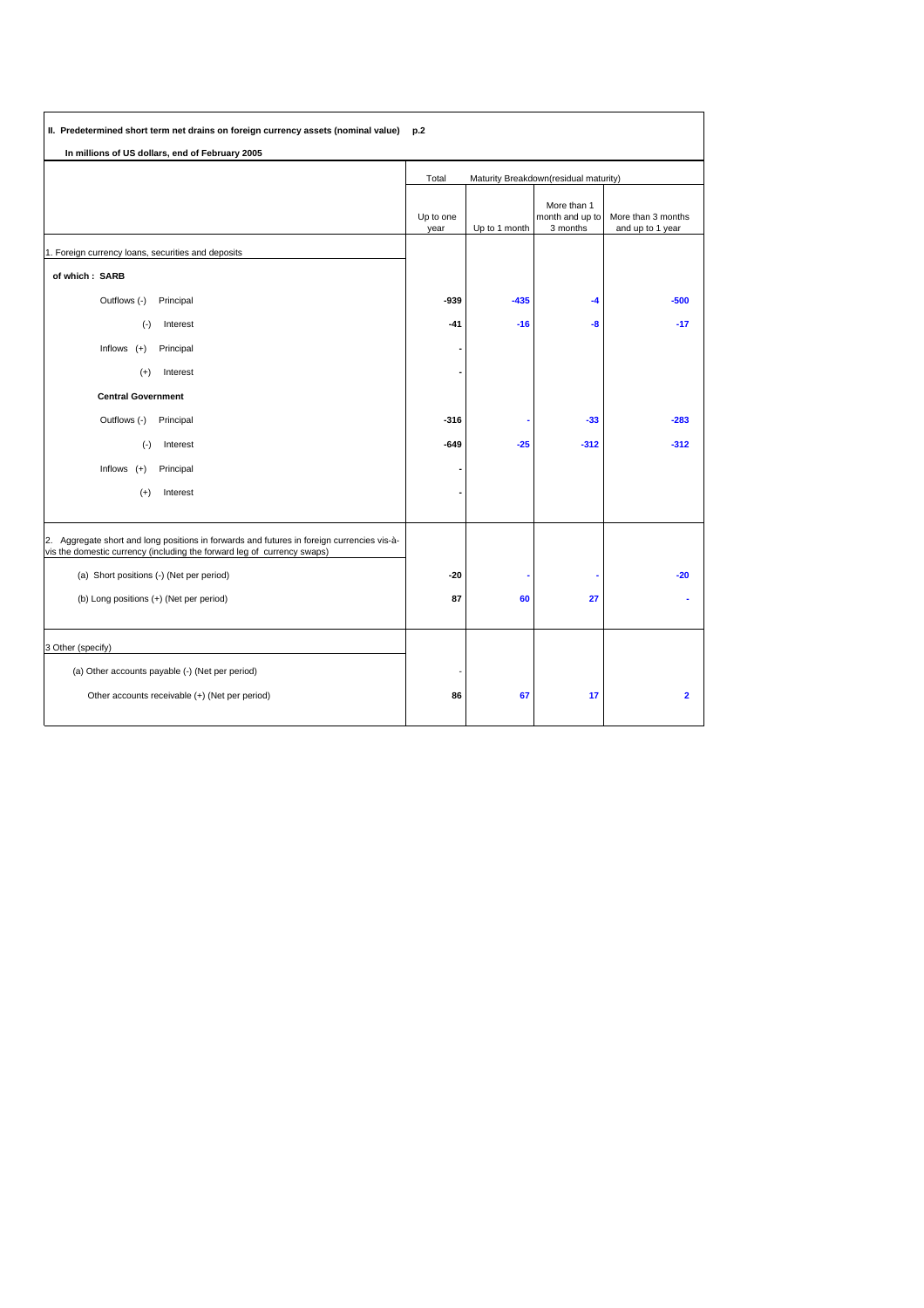|     | III. Contingent short-term net drains on foreign currency assets (nominal value)            | p.3          |                                        |                                            |                                        |
|-----|---------------------------------------------------------------------------------------------|--------------|----------------------------------------|--------------------------------------------|----------------------------------------|
|     | In millions of US dollars, end of February 2005                                             |              |                                        |                                            |                                        |
|     |                                                                                             | Total        | Maturity breakdown (residual maturity) |                                            |                                        |
|     |                                                                                             | Up to 1 year | Up to 1 month                          | More than 1<br>month and up to<br>3 months | More than 3 months<br>and up to 1 year |
|     | 1. Contingent liabilities in foreign currency                                               |              |                                        |                                            |                                        |
|     | (a) Collateral guarantees on debt falling due within 1 year                                 |              |                                        |                                            |                                        |
|     | (b) Other contingent liabilities                                                            |              |                                        |                                            |                                        |
|     | of which: Central Government                                                                |              |                                        |                                            |                                        |
|     | Principal                                                                                   | $-226$       | $-10$                                  | $-75$                                      | $-141$                                 |
|     | Interest                                                                                    | $-356$       | -9                                     | $-21$                                      | $-326$                                 |
|     |                                                                                             |              |                                        |                                            |                                        |
|     | 2. Foreign currency securities issued with embedded options (puttable bonds)                |              |                                        |                                            |                                        |
|     | 3. Undrawn, unconditional credit lines provided by                                          |              |                                        |                                            |                                        |
|     | (a) other central banks and international organisations                                     |              |                                        |                                            |                                        |
|     | $BIS (+)$                                                                                   |              |                                        |                                            |                                        |
|     | $IMF (+)$                                                                                   |              |                                        |                                            |                                        |
|     | (b) banks and other financial institutions headquartered in South Africa                    |              |                                        |                                            |                                        |
|     | (c) banks and other financial institutions headquartered outside South Africa (+)           | 266          |                                        |                                            | 266                                    |
|     |                                                                                             |              |                                        |                                            |                                        |
|     | 4. Aggregate short and long positions of options in foreign vis-à-vis the domestic currency |              |                                        |                                            |                                        |
| (a) | Short positions                                                                             |              |                                        |                                            |                                        |
|     | (i) Bought puts                                                                             |              |                                        |                                            |                                        |
|     | (ii) Written puts                                                                           |              |                                        |                                            |                                        |
| (b) | Long positions                                                                              |              |                                        |                                            |                                        |
|     | (i) Bought puts                                                                             |              |                                        |                                            |                                        |
|     | (ii) Written puts                                                                           |              |                                        |                                            |                                        |
|     |                                                                                             |              |                                        |                                            |                                        |